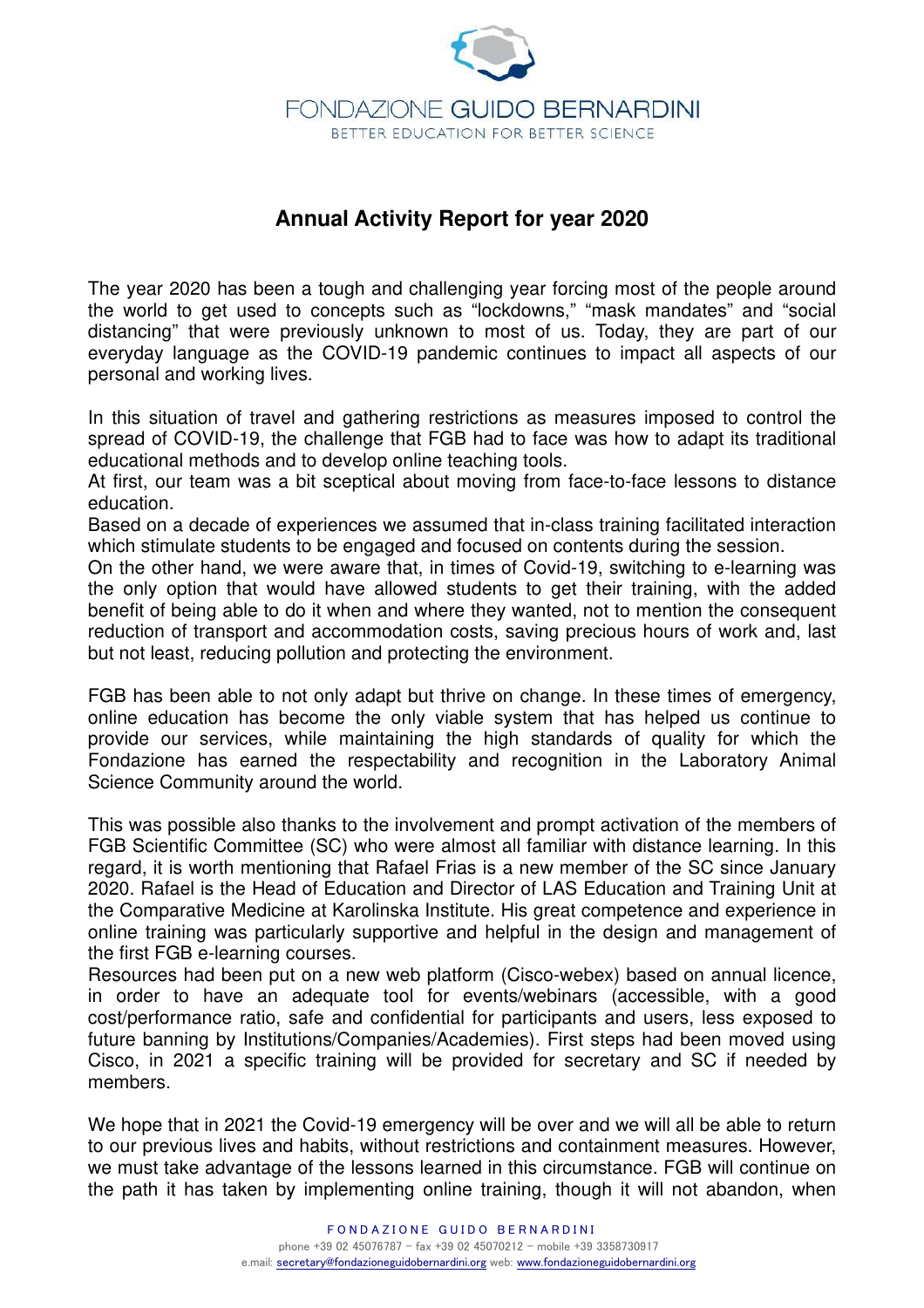

## FONDAZIONE GUIDO BERNARDINI BETTER EDUCATION FOR BETTER SCIENCE

feasible, the face-to-face courses that have allowed FGB to achieve, over the years, a well-respected status as provider of education and training in Laboratory Animal Science, primarily in Europe but also in other regions of the world.

As in the past, also in 2020 FGB on-line courses awarded continuing professional development (CPD) credits by the Institute of Animal Technology (IAT) and the Swiss Veterinary Association. The Webinar on Covid-19 pandemic and Laboratory Animal Science received 3,6 ECM credits from the Italian Health Ministry (applicable only for Italy).

FGB is an AALAS affiliate member and member of the Royal Society of Biology.

## **TRAINING COURSES**

Though during 2020 FGB was forced to cancel most of face to face courses, we were able to organize the following courses:

#### • **"Herpetology"**

(3 days): 8 October, 4-5 November, Utrecht University, NL. 14 PE (Professional Education) points. This course was the result of the new collaboration with Utrecht University, the Netherlands. 25 participants attended the course. The first day focused on the zoological aspects of herpetology: diversity, anatomy and physiology of several organ systems and evolutionary and developmental topics were discussed. The aim was to provide an overview of amphibian and reptile biology. During the second and third day, herpetology experts illustrated topics such as: care and husbandry practices, anaesthesia and chemical restraint as well as pain management. We are pleased and honoured of this new collaboration with the University of Utrecht, an organization that is recognized and appreciated all over the world for having been a precursor in Laboratory Animal Sciences and for its courses offered since 1986. We are particularly grateful for such collaboration to Daniela Salvatori, formerly from LUMC (Leiden University Medical Centre) and recently appointed as Director Continuing Education at Utrecht University.

## • **Online course "What should you know about your rodent facility?"**

(2 days): 14-15 July and 29-30 September. 10 CPD points by IAT, 15 CPD credits by Royal Society of Biology and 1.5 days continuing education for person carrying out procedures on animals and person designing procedures and projects by the Swiss Veterinarian. 12 participants attended the session in July and 18 the September one. The latter was performed again to accommodate all the people who could not attend the previous course due to the numerical limit (maximum 12 participants), instead, this course allowed the registration of up to a maximum of 18 participants.

#### • **Online course " Fondamenti di gestione di un moderno stabulario per roditori"**

(2 days): 10-11 November and 15-16 December. The course awarded 1.5 days continuing education for person carrying out procedures on animals and person designing procedures and projects by the Swiss Veterinarian. 18 participants attended each session of the course.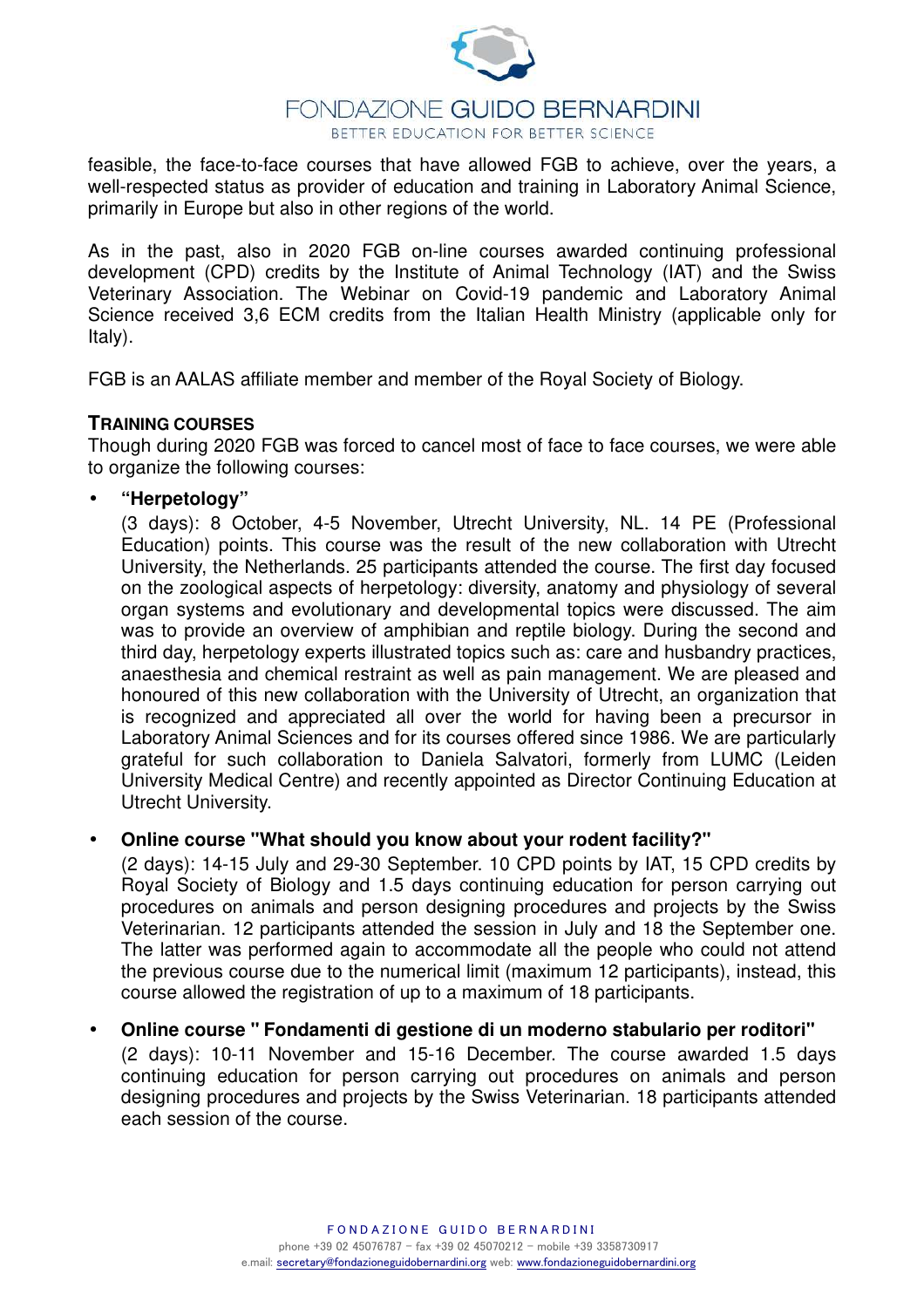

#### **SCIENTIFIC EVENTS**

• **Workshop: "Establishing score sheets and defining endpoints in fish experiments"** 

(1 day) 28 January, Bergen University, Norway. This course was the result of a FGB collaboration with the University of Bergen. 37 participants attended the workshop. The aims of the workshop were: to reach better harmonization on severity assessment of fish experiments and to identify targets for improvement including the use of humane endpoints. We are very grateful to the University of Bergen which is increasingly active in proposing interesting new collaborative initiatives to FGB.

# • **Webinar: "COVID-19 pandemic & laboratory animal science: management of facilities, ethics and welfare. Good practice and lessons for the future"**

(1 day) July 7. The webinar was the result of a collaboration with the Istituto Zooprofilattico Sperimentale di Teramo. It attracted 262 participants. The high level of the speakers and their clear and practical approach raised interesting discussions and interactions with the audience. The Italian participants received 3,6 CPD (ECM by the Italian Health Ministry).

# • **Webinar: "Assessing and alleviating pain and distress in laboratory animals";**

(2 days) 16-17 November, Karolinska Institute, Sweden. 25 participants. The course was organized as a collaboration with the prestigious Swedish Institute. It provided advanced training in the recognition, prevention and alleviation of pain and distress in laboratory animal species. The main purpose of the course was to enable participants to apply and assess the value of improvements to methods used in projects with live animals, as key element in Refining animal research.

## **PROMOTION ACTIVITIES**

- FGB was pleased to sponsor the "3R ADVANCES CONFERENCE", University of Hyderabad, India. This is the first step towards what we hope will be a long-term collaboration with the Indian colleagues. Marcel Gyger, member of FGB SC, as head of this project represented the Fondazione with an online presentation of the activities and mission of FGB.
- FGB leaflets or advertisement pages were included in some laboratory animal science international journals.
- Lab Animal Europe (LAE). Half page advertisement was published on Buyers' Guide.
- Information were regularly distributed by internet to FGB mailing list and published on relevant associations' web sites.
- FGB Mailing list was further expanded, by a collaboration with other Institutions and a videoclip on FGB new on-line programs was realized and posted on the website.
- FGB website (www.fondazioneguidobernardini.org) was constantly updated to better